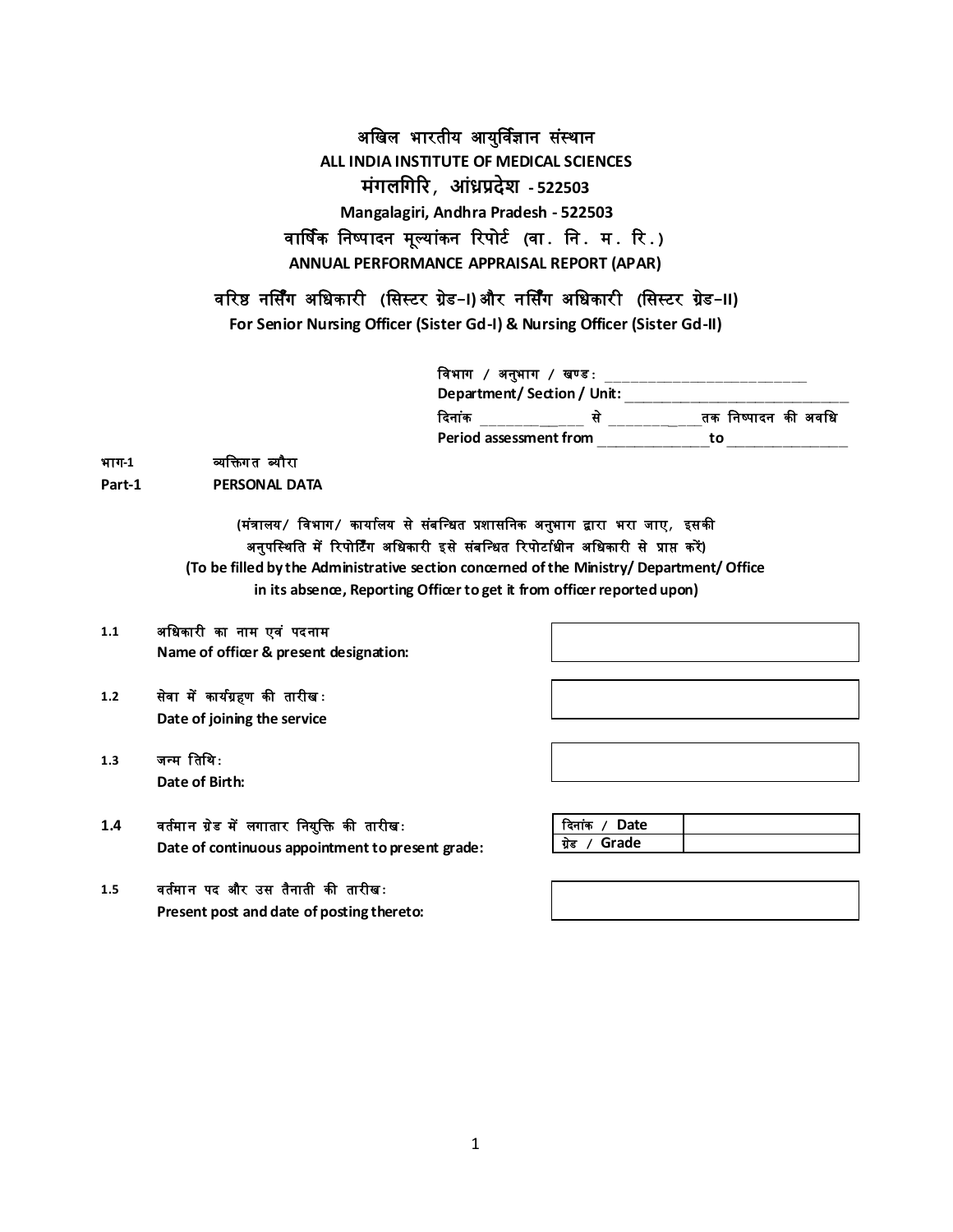1.6 ड्यूटि से अनुपस्थित रहने के अवधि: **we say that we gate** के कारण

**Period of discontinuity from duty: On account of Leave**

## प्रखशक्षण का उद्देश्य**/** अधय सरका री कायों के कारण

**On account of training other official assignments** 

सक्षम अधिकारी के पूर्व स्वीकृति के बिना कार्य से अनुपस्थित ददनों की कु ल स ंख्या **/ Total number of days absent** 

**from**

**duty without prior permission of competent authority**

**1.7** श ैक्षखणक एव ं व्यावसाखयक स ंब ंिी आहतािएँ**: Academic and Professional Qualifications:**

- **1.8** क्या अनुसूखित जाखत**/** अ नुसूखित जनजाखत**/** अधय खपछड़ा वगि**/** श**.**खव**.** स ंवगि के हैं**? Whether belong to SC/ST/OBC/OPH community?**
- **1.9** खजन अ ंतदेशीय**/** खवदेश प्रखशक्षण**/** पुनश्चयाि मेंभाग खलया अथवा व्यवसाय स ंब ंिी अहतािएँ प्राप्त की**: Inland/Foreign Training / Refresher Courses undertaken or Professional Qualification attained:**
- **1.10** व्यावसाखयक खनकायों की फ़े लोखशप**/** सदस्यता**/** पास की गई खवभागीय परीक्षा**: Fellowship/ Membership of Professional Bodies/ Departmental Exam qualified:**
- **1.11** वतिमा न मूल व ेतन **+** ग्र ेड व ेतन**: Pay in the pay band + Grade Pay:**

| 1.12 | काउंसिल ऑफ नर्सिंग का पंजीकरण संख्या और इसकी वैधता                      |  |
|------|-------------------------------------------------------------------------|--|
|      | की तारीखः (केवल बी.एससी. एवं नर्सिंग के लिए लाग्)                       |  |
|      | Registration Number under Nursing Council Act and date upto             |  |
|      | which it is valid (applicable in case of B.Sc. & Nursing training only) |  |

2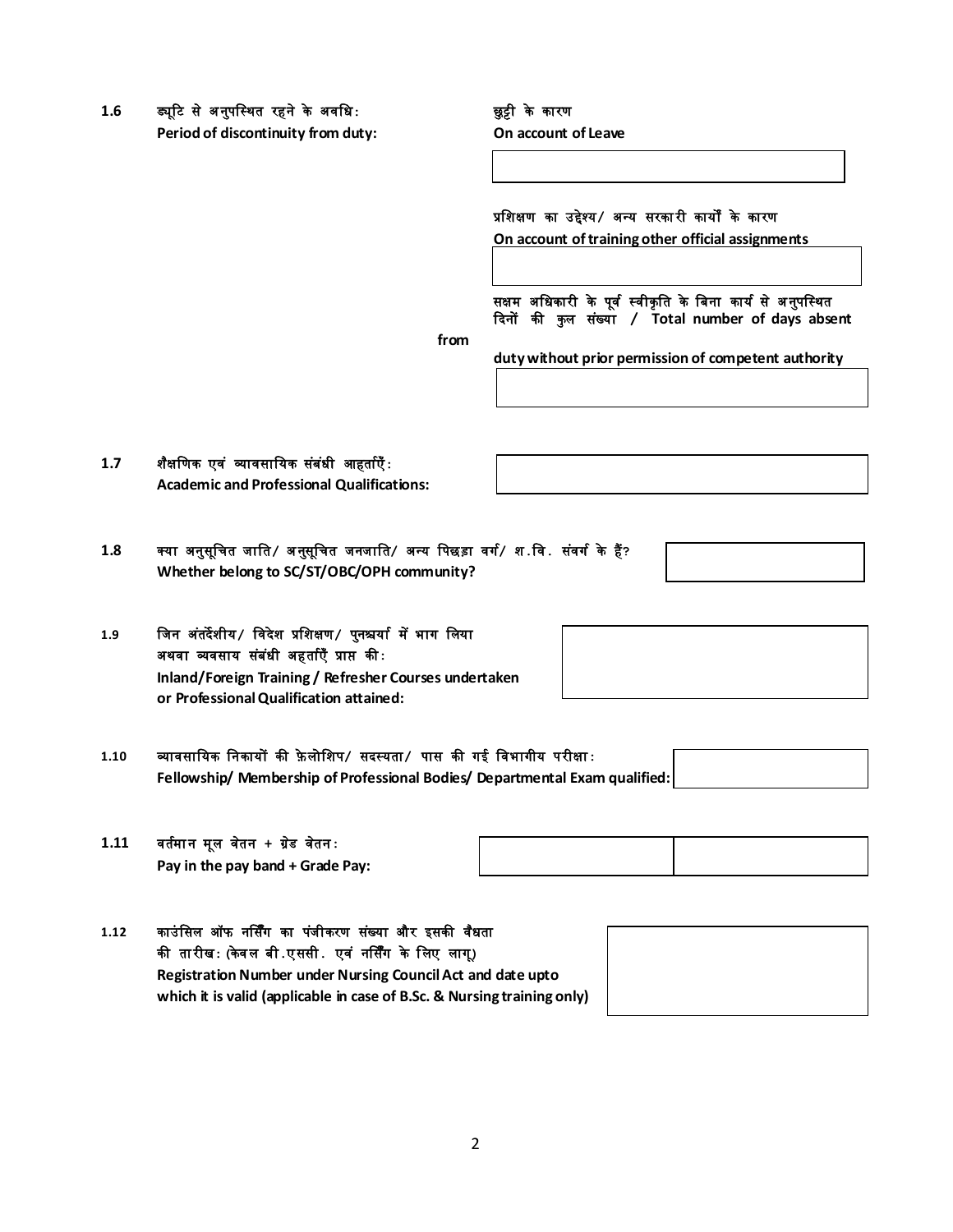#### **1.13** ररपोर्र्िंग**,** पुनः ख नरीक्षण अखिकारी के खववरण**:**

**Details of the Reporting, Reviewing Officer Authorities:**

| रिपोर्टिंग चैनल/ Channel of Reporting | नाम एवं पदनाम/ Name & designation | रिपोर्ट की अवधि/ Period covered in the year |
|---------------------------------------|-----------------------------------|---------------------------------------------|
| रिपोर्टिंग अधिकारी /                  |                                   |                                             |
| <b>Reporting Authority</b>            |                                   |                                             |
| पुनः निरीक्षण अधिकारी                 |                                   |                                             |
| <b>Reviewing Authority</b>            |                                   |                                             |

#### भाग**-2** वषि के दौरान स्वः मूलया ंकन

**Part-2 SELF APPRAISAL FOR THE YEAR**

#### **2.1** पद के दाखयत्वों का स ंखक्षप्त खववरण**:**

**Brief description of duties of post:**

**2.2** ररपोर्ाििीन अवखि के दौरान दकए गए कायों और उपलखब्ियों का स ंखक्षप्त खववरण लगभग **100** शब्दों मेंदें खजसमेंसौंपेगए विशिष्ट कार्यों का उल्लेख किया जाए ।

**Brief resume of work done and achievements with particular mention of the specific tasks and actions assigned to your during the period in about 100 words.**

# **2.3** दकए गए कोई अधय अखतररि और अनपेखक्षत कायि श ुरू दकए गए कायि खजनका उललेि करना आवश्यक हो।

**Any other additional and unforeseen assignments carried out/Initiatives undertaken worth mentioning.**

2.4 क्या आपने अपना अचल संपत्ति विवरण फ़ाइल कर दिया है*, य*दि हाँ तो*, कृ*प्या इसकी तारीख का उल्लेख करें: **Have you filled your immovable property return as due? If yes, please mention date.**

| NK |
|----|

जानी है**)**

स्थान **/ Place: \_\_\_\_\_\_\_\_\_\_\_\_\_\_\_\_\_ (**उस अखिकारी के हस् ताक्षर खजसकी ररपोर्ि खलिी

ददना ंक **/ Date: \_\_\_\_\_\_\_\_\_\_\_\_\_\_\_\_\_\_ (Signature of the officer reported upon)**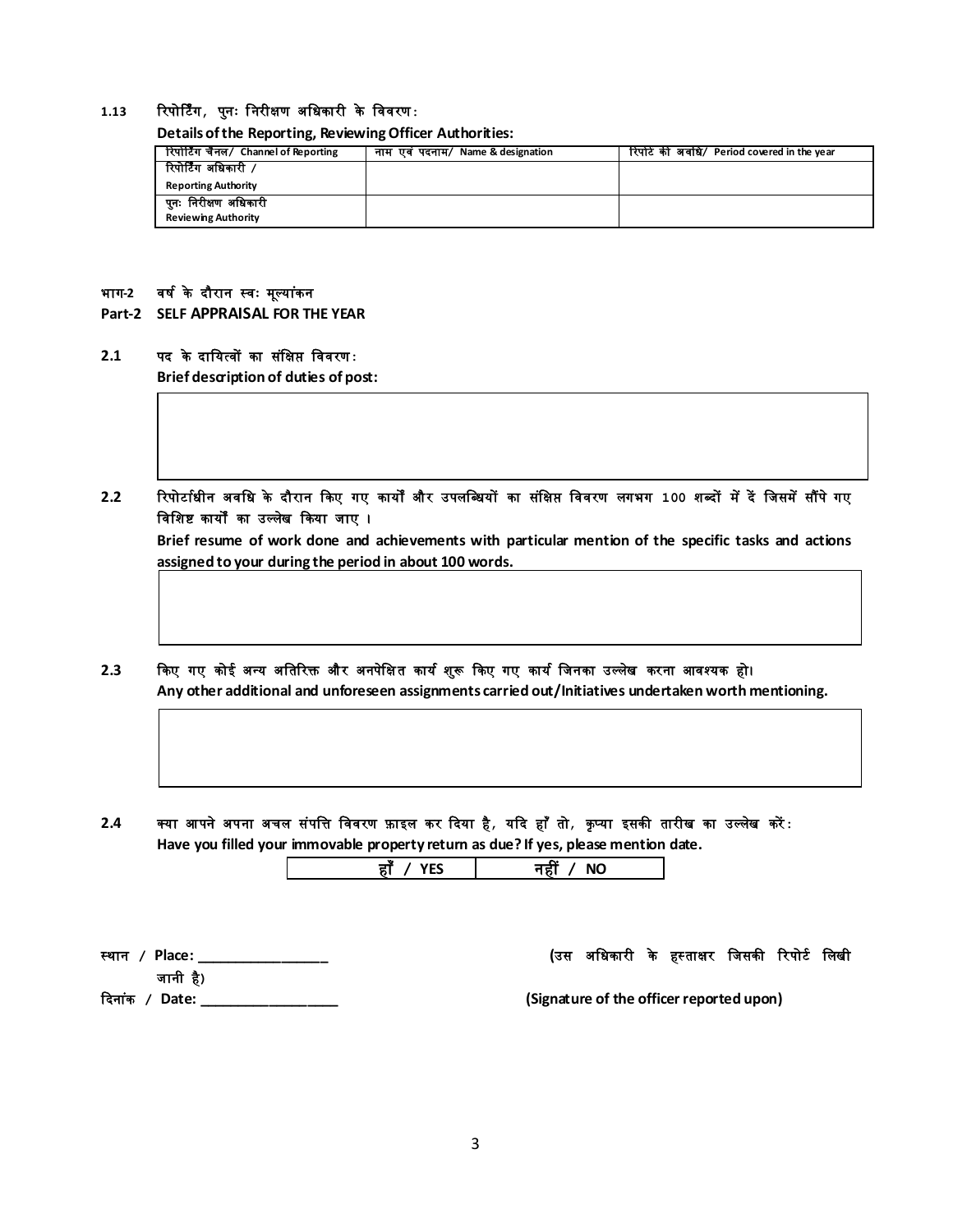#### भाग-3 रिपोर्ट लिखने वाले अधिकारी द्वारा मूल्यांकन

**Part-3 Assessment by the Reporting Officer**

## **3.1** कायि खनष्पादन एव ं व्यखिगत खवश ेषताओं का मूलया ंकन **(**इस ि ंड की तरजीह **60%** होगी**)**

**Assessment of work output and personal attributes (weight-age 60%)**

| क .स    | विवरण / Descriptions                                     | रिपोर्टिंग<br>प्राधिकारी   | पूनर्विलोकन प्राधिकारी     | पुनर्विलोक्न प्राधिकारी के आध्यक्षर   |
|---------|----------------------------------------------------------|----------------------------|----------------------------|---------------------------------------|
| $\cdot$ |                                                          | <b>Reporting Authority</b> | <b>Reviewing Authority</b> | <b>Initial of Reviewing Authority</b> |
| S.N.    |                                                          |                            |                            |                                       |
| i)      | कार्यके प्रति अभिरुचि / Attitude to work                 |                            |                            |                                       |
| ii)     | पहल शक्ति, लगन और साधन-संपन्ता /                         |                            |                            |                                       |
|         | Initiative, drive and resourcefulness                    |                            |                            |                                       |
| iii)    | अनुशासन निर्वाह / Maintenance of discipline              |                            |                            |                                       |
| iv)     | संवाद कौशल / Communication Skills                        |                            |                            |                                       |
| v)      | सामूहिक भावना से कार्य करने की<br>क्षमता                 |                            |                            |                                       |
|         | Capacity to work in team spirit                          |                            |                            |                                       |
| vi)     | समय सीमा में कार्य करने की क्षमता / Capacity             |                            |                            |                                       |
|         | to work in time schedule                                 |                            |                            |                                       |
| vii)    | लेन-देन में व्यक्तिगत आंतरिक संबंध<br>Inter-             |                            |                            |                                       |
|         | personal relations with public dealing                   |                            |                            |                                       |
| viii)   | उत्तरदायित्व लेने में निर्भरता और इच्छकता                |                            |                            |                                       |
|         | Dependability and willingness to<br>take                 |                            |                            |                                       |
|         | responsibility                                           |                            |                            |                                       |
|         | कार्य निष्पादन एवं व्यक्तिगत विशेषताओं पर समस्त ग्रेडिंग |                            |                            |                                       |
|         | Overall grading on work output & personal attributes     |                            |                            |                                       |
|         | महत्व 60% समस्त श्रेणीकरण                                |                            |                            |                                       |
|         | 60% weight-age of overall grading                        |                            |                            |                                       |

#### **3.2** कायाित्मक सक्षमता का मूलया ंकन **(**इस ि ंड की तरजीह **40%** होगी**)**

#### **Assessment of functional competency (weight-age 40%)**

| क.सं |                                                    | रिपोर्टिंग<br>प्राधिकारी   | पुनर्विलोका प्राधिकारी     | पुनर्विलोकन प्राधिकारी के आध्यक्षर |
|------|----------------------------------------------------|----------------------------|----------------------------|------------------------------------|
|      | <b>Descriptions</b><br>विवरण /                     |                            |                            |                                    |
| . /  |                                                    | <b>Reporting Authority</b> | <b>Reviewing Authority</b> | Initial of Reviewing Authority     |
| S.N. |                                                    |                            |                            |                                    |
|      | कौशलतापर्वक योजना तैयार करने<br>की<br>योग्यता      |                            |                            |                                    |
|      | Strategic planning ability                         |                            |                            |                                    |
| ii)  | निर्णय लेने की योग्यता / Decision making ability   |                            |                            |                                    |
| iii) | विश्लेषण करने की योग्यता / Analytical ability      |                            |                            |                                    |
| iv)  | समन्वय क्षमता / Coordination ability               |                            |                            |                                    |
| v)   | अधीनस्थ अधिकारियों को प्रेरित करने<br>उन्हें<br>एव |                            |                            |                                    |
|      | विकास करने की योग्यता / Ability to motivate        |                            |                            |                                    |
|      | and develop subordinates                           |                            |                            |                                    |
|      | कायात्मक सक्षमता पर समस्त श्रेणीकरण                |                            |                            |                                    |
|      | Overall grading on functional competency           |                            |                            |                                    |
|      | महत्व 40% समस्त श्रेणीकरण                          |                            |                            |                                    |
|      | 40% weight-age of overall grading                  |                            |                            |                                    |

#### ररपोर्र्िंग अखिकारी के हस्ताक्षर **/**

**Signature of the Reporting Officer:**

स्थान **/ Place: \_\_\_\_\_\_\_\_\_\_\_\_\_\_\_\_** नाम **/ Name: \_\_\_\_\_\_\_\_\_\_\_\_\_\_\_\_\_\_\_\_\_\_\_\_\_\_\_\_\_\_\_\_\_\_**

ददना ंक **/ Date: \_\_\_\_\_\_\_\_\_\_\_\_\_\_\_\_** पदनाम **/ Designation: \_\_\_\_\_\_\_\_\_\_\_\_\_\_\_\_\_\_\_\_\_\_\_\_\_\_\_**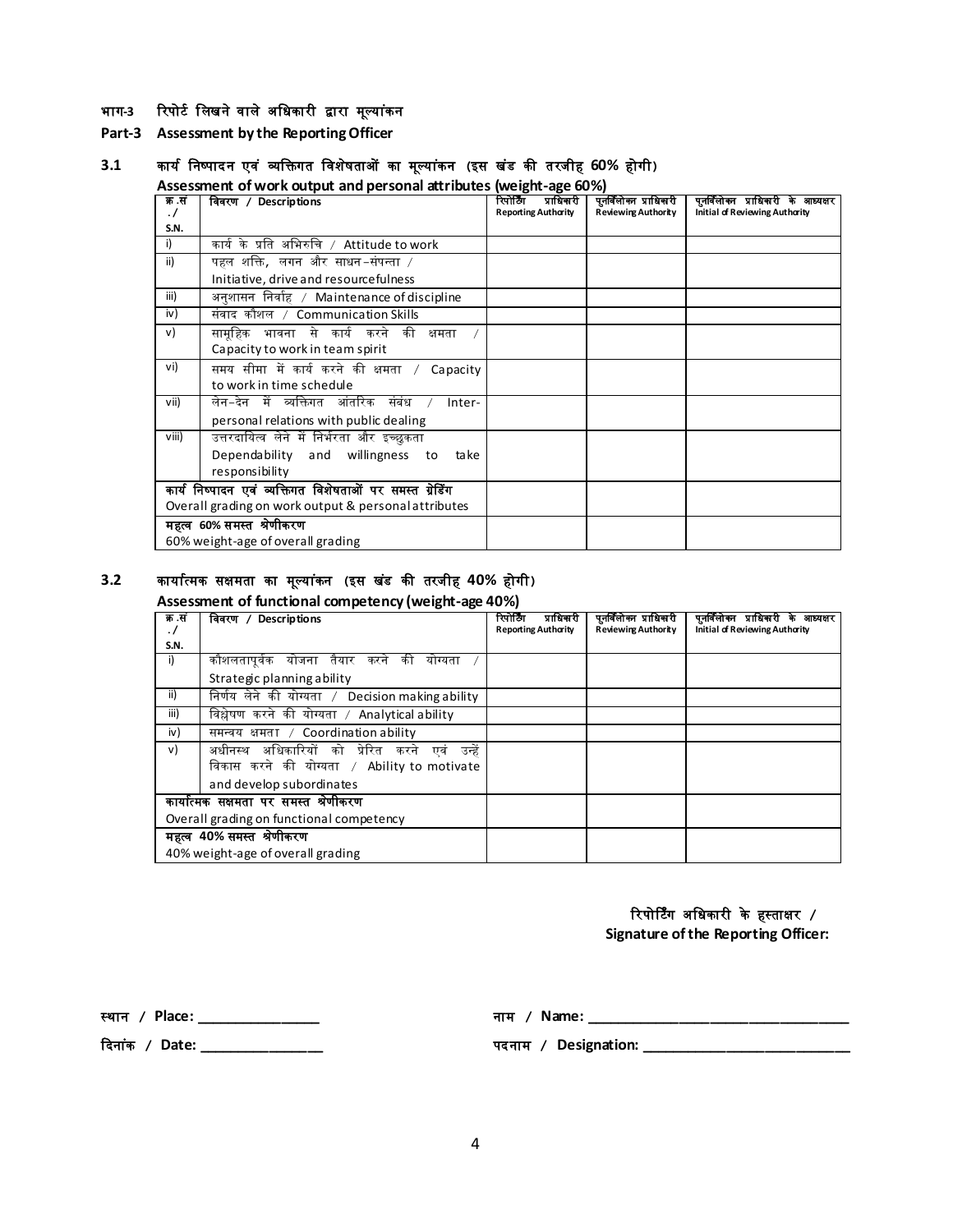भाग**-4** पुनः खनरीक्षण

**Part-4 REVIEW**

#### **4.1** प ुनः खनरीक्षण अखिकारी के अिीन सेवा की अवखि**:**

**Length of service under Reviewing Authority:**

4.2 क्या आप भाग-३रिपोर्टिंग अधिकारी द्वारा कार्य आउटपुट और विभिन्न गुणों के संबंध में किए गए स्वः मूल्यांकन से सहमत है ? यदि आप दकधहीं संख्यात्मक मूलया ंकन या दृ खष्टकोण से सहमत न हीं हैं**,** कृ प्या उस भ ाग मेंददए गए कॉलम मेंअपन ेमूलया ंकन का उलल ेि करें **/Do you agree with assessment made by the Reporting Officer with respect to the work output and various attributes in Part-III. In case you do not agree with any of the numerical assessment or attitudes, please record your assessments in column provided for in that Part and initial your entries.**

| नहीं <i>/</i> NO |
|------------------|
|                  |

4.3 मत भिन्नता की स्थिति में तत्संबंधी विवरण का उल्लेख करें ? रिपोर्टिंग अधिकारी द्वारा शाब्दिक चित्रण पर अभियुक्तियाँ/ टिप्पणी । **In case of difference of opinion details and reasons for the same may be given remarks/observation on the Pen Picture by the Reporting Officer:**

### **4.4 1-10 स्केल पर समग्र ग्रेडिंग**

**Overall Grade on scale 1-10:**

| उत्कृष्ट (9 )          | (7)<br>बहुत अच्छा | अच्छा (5) | संतोषजनक(3)      | असंतोषजनक (0)       |
|------------------------|-------------------|-----------|------------------|---------------------|
| <b>Outstanding (9)</b> | Very Good (7)     | Good (5)  | Satisfactory (3) | Unsati sfactory (0) |

### पुनः खनरीक्षण अखिकारी के हस् ताक्षर **/**

**Signature of the Reviewing Officer:** 

स्थान **/ Place: \_\_\_\_\_\_\_\_\_\_\_\_\_\_\_\_\_\_\_\_\_\_\_** नाम **/ Name: \_\_\_\_\_\_\_\_\_\_\_\_\_\_\_\_\_\_\_\_\_\_\_\_\_\_\_\_\_\_\_\_\_**

ददना ंक **/ Date: \_\_\_\_\_\_\_\_\_\_\_\_\_\_\_\_\_\_\_\_\_\_\_** पदनाम **/ Designation: \_\_\_\_\_\_\_\_\_\_\_\_\_\_\_\_\_\_\_\_\_\_\_\_\_\_**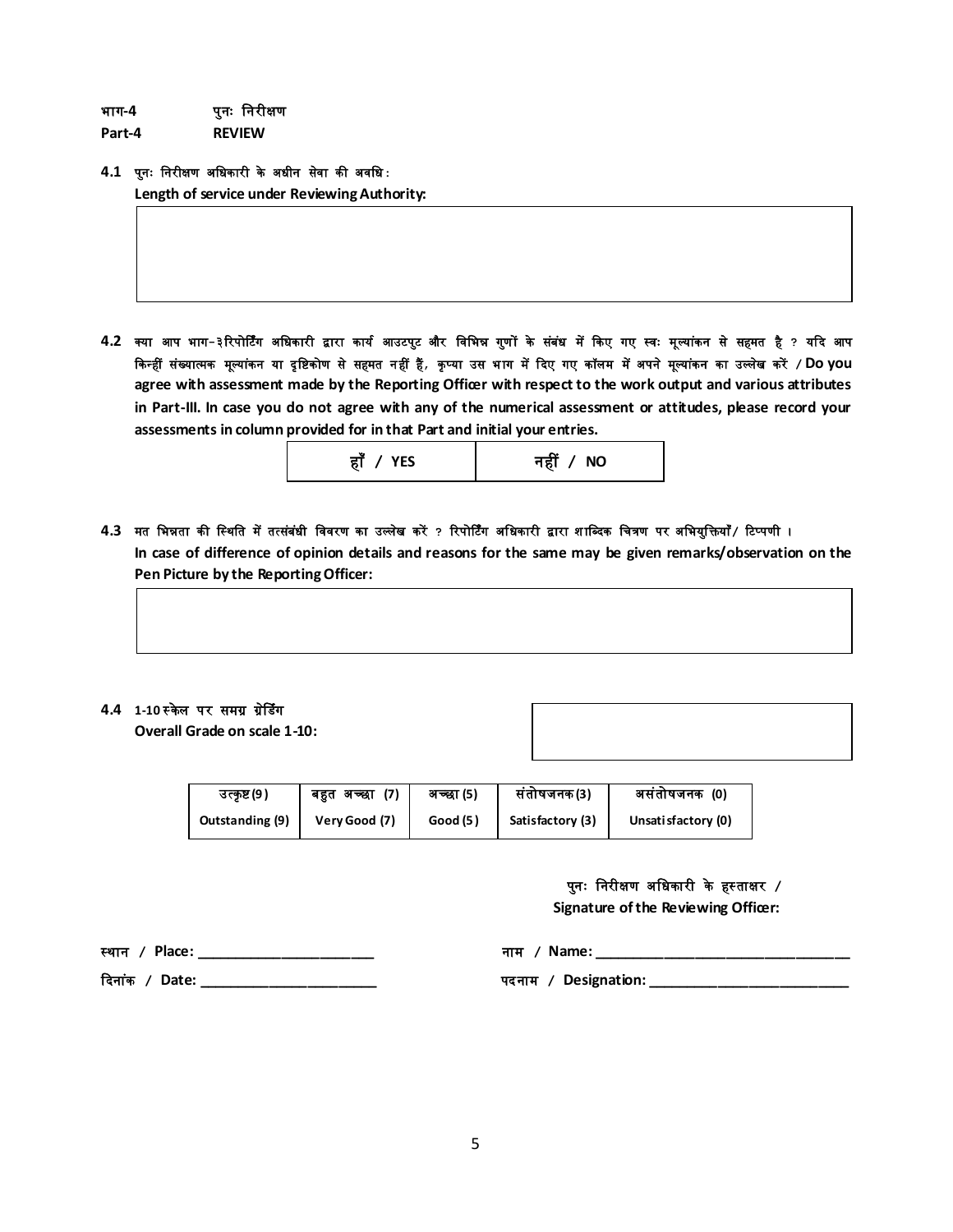मु॰प्रा॰अ॰/ वा॰नि॰म॰रि॰ प्रकोष्ठ, अ॰भा॰आ॰स॰ द्वारा संवीक्षित Scrutinized by CAO/APAR Cell, AIIMS, MANGALAGIRI

|                |                    |                                                                                       |                              |                           | NOTE: कृप्या कोई भी कॉलम रिक्त ना छोड़े / PLEASE DO NOT LEAVE ANY COLUMN BLANK                                                                                                                                                               |  |    |
|----------------|--------------------|---------------------------------------------------------------------------------------|------------------------------|---------------------------|----------------------------------------------------------------------------------------------------------------------------------------------------------------------------------------------------------------------------------------------|--|----|
| नोट :<br>Note: | भी सम्मिलित है ।   |                                                                                       |                              |                           | वा॰नि॰म॰रि॰ से संबन्धित निर्देश संलग्न हैं जिसमें इसको तैयार करने/ परिपूर्ण करने के लिए नियत समय−सीमा (अनुलग्न−।।।)<br>Instructions on APAR including a Time-schedule (Annexure-III) for preparation/completion of actions pertaining to the |  |    |
|                | same are enclosed. |                                                                                       |                              |                           |                                                                                                                                                                                                                                              |  |    |
|                |                    |                                                                                       | <u>गोपनिए / CONFIDENTIAL</u> |                           |                                                                                                                                                                                                                                              |  |    |
|                |                    |                                                                                       |                              |                           | NOTE: कृप्या कोई भी कॉलम रिक्त ना छोड़े / PLEASE DO NOT LEAVE ANY COLUMN BLANK<br>(पावती को अलग करके संबन्धित अधिकारी को सौंप दें / to be detached and Handed over to the Ratee Officer)                                                     |  |    |
| (i)            |                    |                                                                                       |                              |                           | श्री श्रीमति/ सुश्री ___________________________ ग्रेड/ पदनाम __________________                                                                                                                                                             |  | की |
|                |                    |                                                                                       |                              |                           |                                                                                                                                                                                                                                              |  |    |
|                |                    | ___________ को रिपोर्टिंग अधिकारी को प्रस्तुत करें।                                   |                              |                           |                                                                                                                                                                                                                                              |  |    |
|                |                    |                                                                                       |                              |                           | APAR in respect of Shri/ Smt./ Ms. _____________________grade/designation________________ for the                                                                                                                                            |  |    |
|                |                    |                                                                                       |                              |                           |                                                                                                                                                                                                                                              |  |    |
|                |                    | Reporting officer on_______________________.                                          |                              |                           |                                                                                                                                                                                                                                              |  |    |
|                |                    |                                                                                       |                              |                           | रिपोर्टिंग अधिकारी के हस्ताक्षर / Signature of the Reporting Officer : ________________________                                                                                                                                              |  |    |
|                |                    |                                                                                       |                              |                           |                                                                                                                                                                                                                                              |  |    |
|                |                    |                                                                                       |                              |                           |                                                                                                                                                                                                                                              |  |    |
| (ii)           |                    |                                                                                       |                              |                           | श्री श्रीमति/ सुश्री ___________________________ ग्रेड/ पदनाम _______                                                                                                                                                                        |  | की |
|                |                    |                                                                                       |                              |                           |                                                                                                                                                                                                                                              |  |    |
|                |                    | को पुनर्निरीक्षण अधिकारी को प्रस्तुत की गई।                                           |                              |                           |                                                                                                                                                                                                                                              |  |    |
|                |                    |                                                                                       |                              |                           | APAR in respect of Shri/ Smt./ Ms. _____________________grade/designation_______________ for the                                                                                                                                             |  |    |
|                |                    |                                                                                       |                              |                           |                                                                                                                                                                                                                                              |  |    |
|                |                    |                                                                                       |                              |                           |                                                                                                                                                                                                                                              |  |    |
|                |                    |                                                                                       |                              |                           | पुनर्निरीक्षण अधिकारी के हस्ताक्षर / Signature of the Reviewing Officer: _________________________                                                                                                                                           |  |    |
|                |                    |                                                                                       |                              |                           |                                                                                                                                                                                                                                              |  |    |
|                |                    |                                                                                       |                              |                           |                                                                                                                                                                                                                                              |  |    |
|                |                    |                                                                                       | गोपनिए / CONFIDENTIAL        |                           |                                                                                                                                                                                                                                              |  |    |
|                |                    |                                                                                       |                              |                           | अधिकारी का नाम  (जिसकी रिपोर्ट लिखी जा रही है) /Name of the Ratee Officer                                                                                                                                                                    |  |    |
|                |                    |                                                                                       |                              | <u>प्राप्ति / RECEIPT</u> |                                                                                                                                                                                                                                              |  |    |
|                |                    |                                                                                       |                              |                           | वा॰नि॰म॰रि॰ की प्रति दिनांक ______________ को मुझे प्राप्त हो गई है । संबन्धित विषय पर निर्देशों के अनुसार, वा॰नि॰म॰रि॰ की                                                                                                                   |  |    |
|                |                    | विषय-वस्तु के विरुद्ध प्रतिवेदन, यदि है तो, मुझे 15 दिनों के भीतर प्रस्तुत करना होगा। |                              |                           |                                                                                                                                                                                                                                              |  |    |
|                |                    |                                                                                       |                              |                           | A copy of the APAR received by me on _________________ as per instructions on the subject, if I wish to represent                                                                                                                            |  |    |
|                |                    | against the contents of the APAR, I have to do so within 15 days.                     |                              |                           |                                                                                                                                                                                                                                              |  |    |
|                |                    |                                                                                       |                              |                           |                                                                                                                                                                                                                                              |  |    |
|                |                    |                                                                                       |                              |                           | रिपोर्ट लिखी जाने वाले अधिकारी के हस्ताक्षर / Signature of the Ratee Officer: __                                                                                                                                                             |  |    |

नाम एव ं पदनाम / **Name & Designation:** \_\_\_\_\_\_\_\_\_\_\_\_\_\_\_\_\_\_\_\_\_\_\_\_\_\_\_\_\_\_\_\_\_\_\_\_\_\_\_\_\_\_\_\_\_\_\_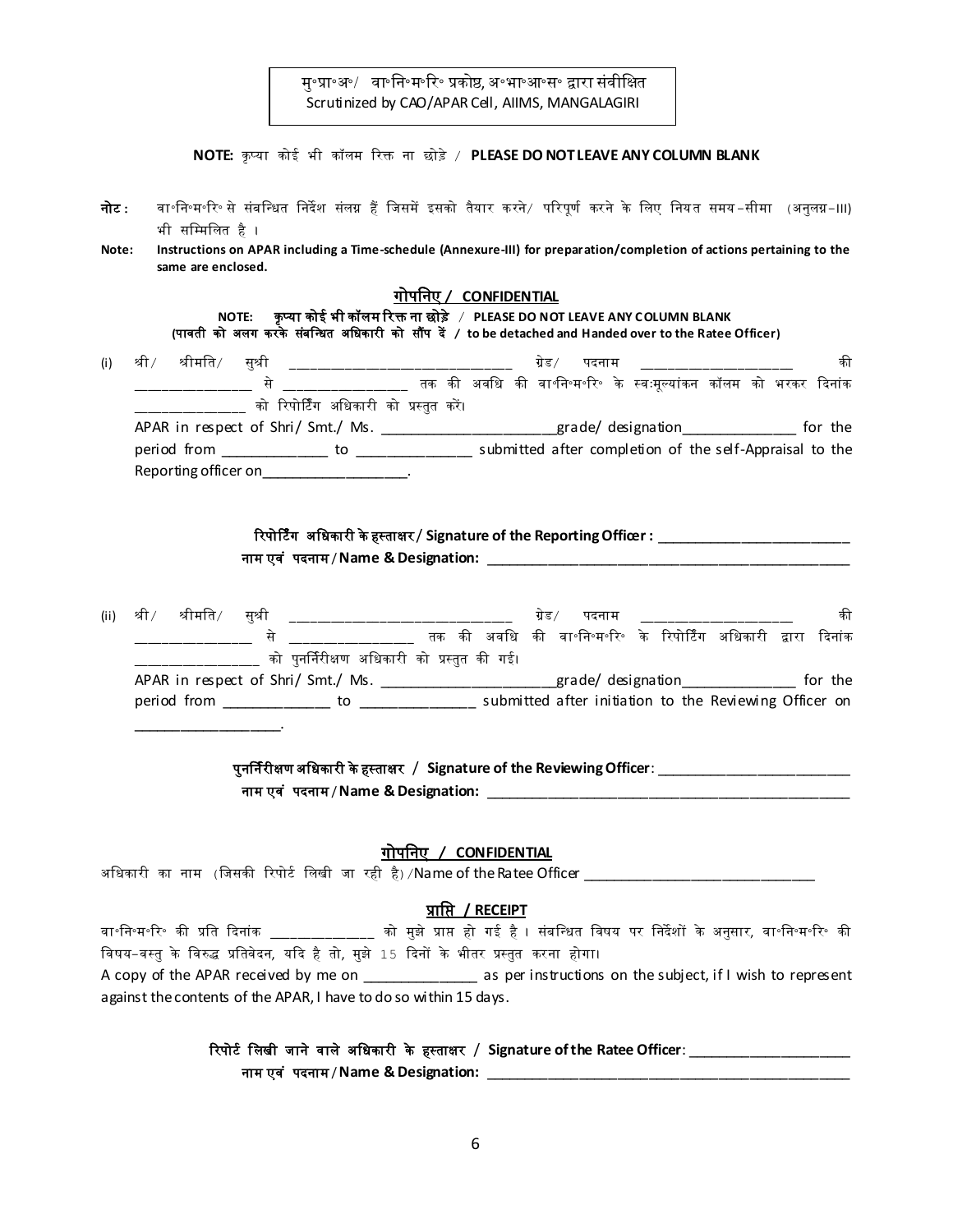# **ANNEXURE-I**

# **TIME SCHEDULE FOR PREPARATION/COMPLETION OF APAR (REPORTING YEAR-FINANCIAL YEAR)**

| S.N.              | <b>Activity</b>                                            | Date by which to be completed    |
|-------------------|------------------------------------------------------------|----------------------------------|
| 1.                | Distribution of blank APAR forms to all concerned (i.e. to | (This may be completed even a    |
|                   | officer to be reported upon where self-appraisal has to    | week earlier)                    |
|                   | be given and to reporting officers where self-appraisal    |                                  |
|                   | is not to be given)                                        |                                  |
| 2.                | Submission of self-appraisal to reporting officer by       |                                  |
|                   | officer to be reported upon (where applicable)             |                                  |
| $\overline{3}$ .  | Submission of report by reporting officer to reviewing     |                                  |
|                   | officer                                                    |                                  |
| 4.                | Report to be completed by Reviewing Officer and to be      |                                  |
|                   | sent to the Chief Administrative Officer or ACR Cell or    |                                  |
|                   | accepting authority, wherever provided.                    |                                  |
| 5.                | Appraisal by accepting authority, wherever provided        |                                  |
| 6.                | (a) Disclosure to the officer reported upon where there    |                                  |
|                   | is no accepting authority                                  |                                  |
|                   | (b) Disclosure to the Officer reported upon where there    |                                  |
|                   | is accepting authority                                     |                                  |
| 7.                | Receipt of representation, if any, on APAR                 | 15 days from the date of receipt |
|                   |                                                            | of communication                 |
| 8.                | Forwarding of representation to the<br>competent           |                                  |
|                   | authority                                                  |                                  |
|                   | (a) Where there is no accepting authority for APAR         |                                  |
|                   | (b) Where there is accepting authority for APAR            |                                  |
| 9.                | Disposal of representation by the competent authority      | Within one month from the date   |
|                   |                                                            | of receipt of representation     |
| 10.               | Communication of the decision of the competent             | obtaining of decision of the     |
|                   | authority on the representation by the APAR Cell.          | competent authority.             |
| $\overline{11}$ . | End of entire APAR process, after which the APAR will be   |                                  |
|                   | finally taken on record                                    |                                  |